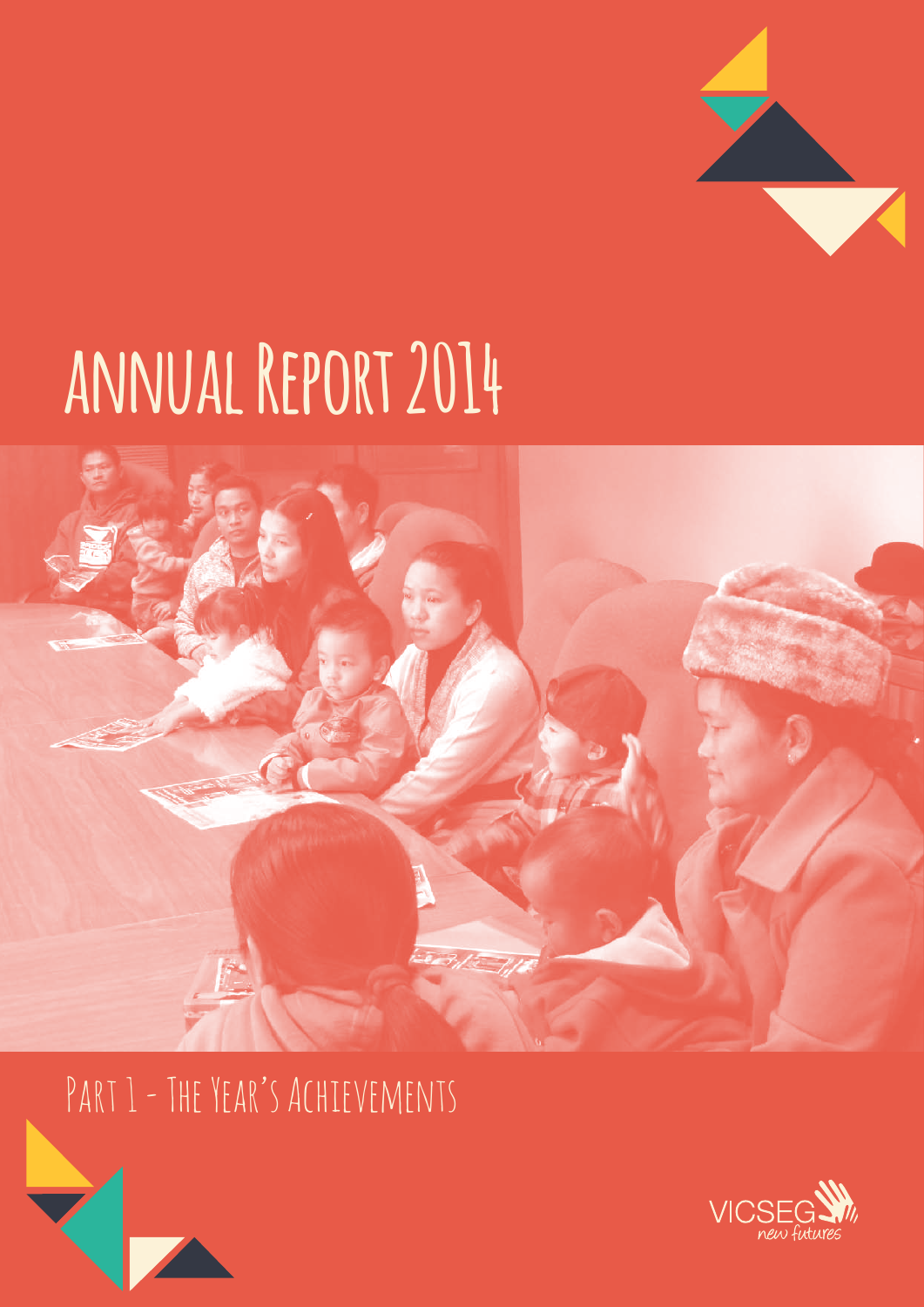# The Highlights of 2014

VICSEG New Futures continued to grow through 2014 – in both size and impact. The number of students choosing vocational courses with New Futures Training increased from 3,500 last year to over 4,000. Of those, close to 80% are on target to successful completion - a very positive outcome, given the multiple challenges many of our students face. Our new training venues have contributed significantly to this growth and have capacity to accommodate more students into the future. With the establishment of child care rooms in Braybrook and Epping this year, we have created an environment in each of

our training venues where our students can demonstrate what they have learned through the new curriculum for early childhood education and care in a 'hands on' way.

The new venues are also becoming 'hubs' for our expanding New Futures Family Day Care Service, which is on target to achieve a cohort of 50 educators by the end of the year. The service received a great boost

mid-year with the recruitment of a dozen, mainly Vietnamese educators from Maribyrnong, through an agreement with the Council. Each hub is focussed on recruiting educators from the ethnic communities that are common to the area, providing them with quality child care that is culturally responsive.

The Sudanese Student Engagement and Scholarship Program established early in the year in five secondary colleges in Melton has been taken up very enthusiastically by parents, teachers – and most importantly - by the participating students themselves. A number of philanthropic trusts have contributed financially to the program and the state government has funded the expansion of the model to schools in Wyndham in the coming year.

After more than a year of needs analysis and design, our cultural competence training for those working in the child and family services field commenced in May. *Culturally Responsive Practice with Vulnerable Families* has been delivered monthly since then to about 300 participants overall, with very positive feedback. The delivery has been a partnership with the Centre for Excellence in Child and Family Welfare and the success so far is due largely to the effort and capabilities of our trainers.

Asylum Seekers and their needs have continued to be a focus of our work this year. Local and state government grants have enabled our community programs staff to work with families and set up a number of playgroups to encourage children's interaction and development. New Futures Training has provided free vocational courses for those allowed to study and also English classes in Dandenong in partnership with the Tamil Association. These initiatives will give them a head start when, and if, they receive a permit to work.

The most recent highlight occurred at the Early Years Awards in October when the Minister for Children and Early Childhood Development, the Hon Wendy Lovell, presented VICSEG New Futures with her special Minister's Award for the *Wyndham Refugee Family Mentoring and Resource Program.* The award acknowledged the unique value of an approach to supporting refugee families that our organization has developed over many years with the input of so many of our staff.

What we have outlined above are some of the highlights of another year when lots of positive work - creative, challenging and also routine - has been done by the 180 or so people who

WITH THE ESTABLISHMENT OF CHILD CARE ROOMS IN Braybrook and Epping this year, we have created an environment in each of our training vues where our students can demonstrate what they have learnedthrough the new curriculum for early childhood education and care in a 'hands on' way."



Board of directors: (clockwise from top left) Yusuf Sheikh Omar, John Zika (Executive Director), Phileas Lee, Lyn Beaumont, Ivana Csar (Secretary), Eva Wakim (Chair) & Hasan Acar (Treasurer). Absent: Nik Filips

make up VICSEG New Futures. We thank our partners, the many organizations, agencies and facilities with whom we have worked over the year. The roles played by many of these are noted in the following pages. The contribution of our funding bodies is listed and acknowledged in Part 2 of the Annual Report. A final word of thanks is extended to our Board Members, who oversee the management of VICSEG New Futures and ensure its proper governance and operation.

> Eva Wakim Chairperson John Zika Executive Director

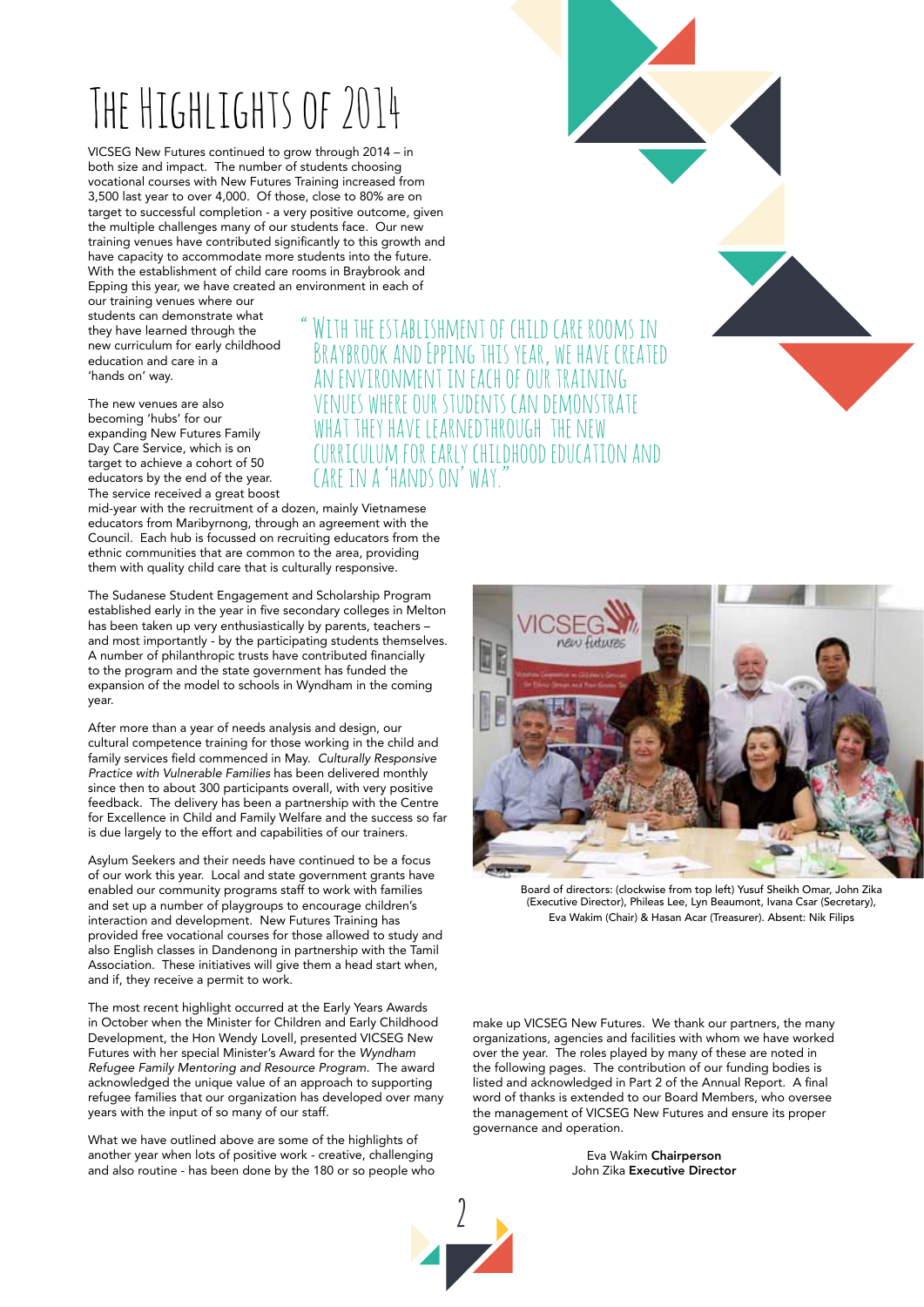# New Futures Training

The training organisation grows from strength to strength with increasing numbers of students and the development of innovative delivery and assessment methods. After determining to establish a new campus in Braybrook in 2013, we also decided



to consolidate the various training sites that we were using in and around Epping into one large facility – centrally located with ample parking, opposite the Epping plaza. It is a beautiful purpose built facility which provides a positive and enjoyable environment for our students.

July saw the introduction of the new curriculum for early childhood studies, which has some welcome new aspects. Firstly there is a far greater emphasis on the practical skills to be acquired during early childhood training; while this has always been an integral part of our training – our students learn by doing not just reading and talking – we have taken steps to further integrate their learning. We have registered two further occasional childcare centres (one in each of the new campuses) where students can not only leave their children while they study but where they can also observe, model and demonstrate their skills in "real" settings. Large one-way viewing windows into each centre have been constructed, so that students have the opportunity to discretely observe and discuss activities

in the centres, as well as enter the space under the watchful eye of their trainer to demonstrate their skills. We extend our thanks to the staff and children of the centres for adapting to these changes.

The second significant change in the curriculum is the introduction of new core units on Aboriginal and Torres Strait Islander culture, as well as cultural competence more generally. These are not only relevant in our multicultural community but have given us the opportunity to interface with Indigenous training providers and organisations.

These changes and adaptations have been integrated into our ongoing commitment to enabling migrants and refugees from around the world to reskill and enter the work force.

Our aged care training program continues to thrive with increasing numbers of students taking up the opportunity to become part of the much needed workforce caring for our elderly. The positive relationship that we have developed with large aged care facilities is testimony to the trust that they have in the quality of our training. Many students are taken into employment in these facilities once their placement is completed.

In 2014, we also began delivering training in Certificate III and IV in Disability in anticipation of the growth in demand for trained staff as a result of the National Disability Insurance Scheme. While numbers are still small, they are important and point to a rise in demand in the future.

With increasing student numbers it is often easy to overlook the significant amount of training, assessment and administration that is part of the smooth operation of New Futures Training. Our thanks are extended not only to all the training and assessing and compliance staff, but also to all the administration staff, from those on reception and intake right through to those who are processing files for storage and destruction. Without their efforts New Futures Training would not thrive and grow.

# Acknowledgement of funding bodies:

New Futures Training acknowledges the availability of funding to students through the State Government's Victorian Training Guarantee, which is of such enormous benefit not only to students, but to the childcare, aged care and disability sectors as well.



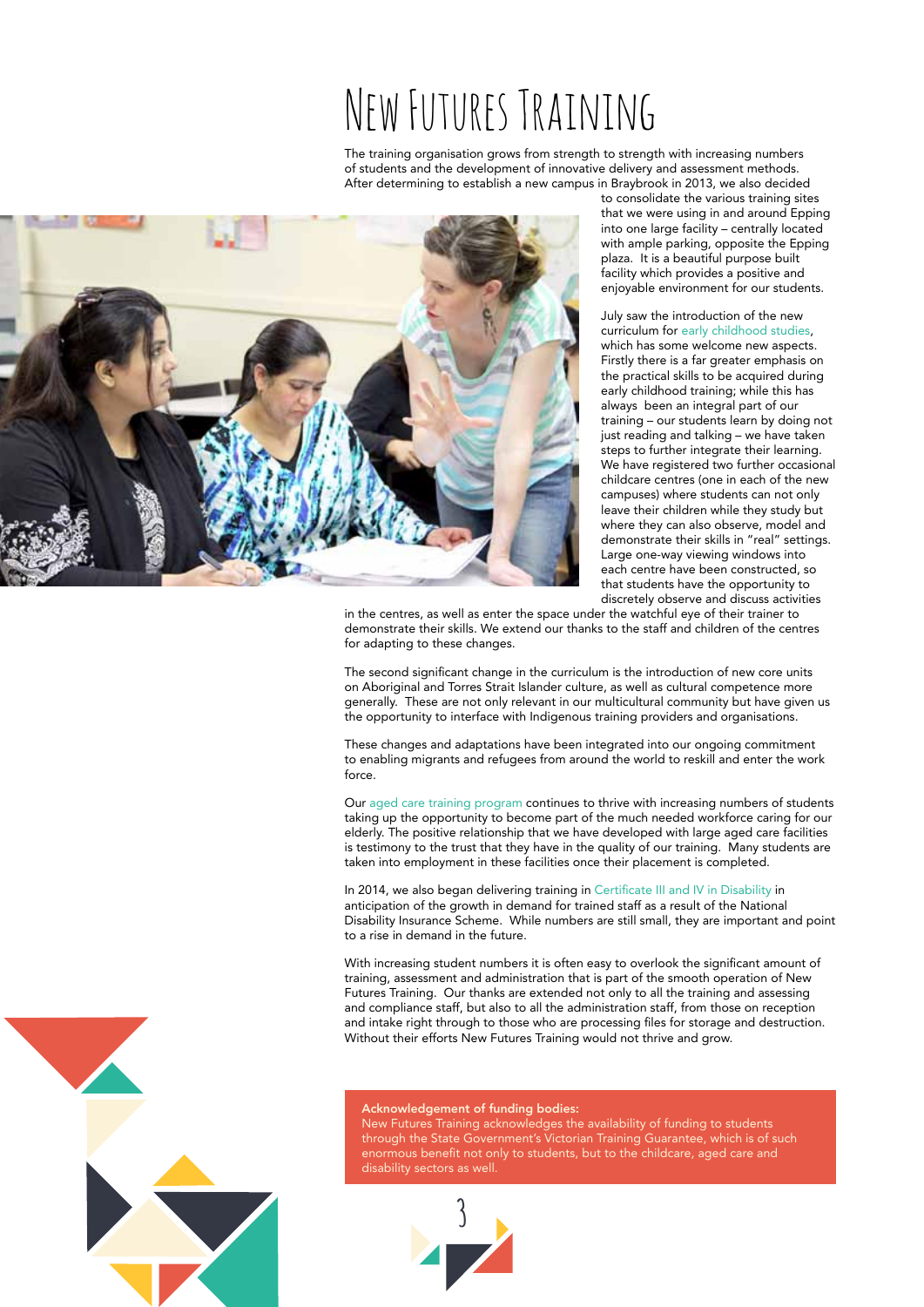# PROGRAMS FOR FAMILIFS AND CHILDREN

VICSEG has continued to deliver programs that welcome and connect families with their communities and provide links to services and information about parenting in Australia. Our playgroups, family mentoring programs, and youth support services have experienced significant growth across the northern and western suburbs of Melbourne.

Our Communities for Children programs in Hume and Melton continued to provide preventative and early intervention services to migrant and refugee families with children up to the age of 12, with funding support from the Department of Social Services.

#### *Playgroups for Diverse Communities*

In 2014, a total of 40 different playgroups operated in

accessible community settings including neighbourhood houses, schools, leisure centres, child and family centres and community hubs. Each week, during school term an average of 1,000 parents and children participated from a range of cultural backgrounds including: Assyrian-Chaldean, Burmese, Indian, Iranian, Iraqi Shia, South Sudanese, Sri Lankan, Pakistani, Pacific Islander, Chinese, Turkish and Vietnamese communities.

We are grateful to the local Councils that continue to support our programs for families and children. Examples of new initiatives include two Iranian playgroups in Werribee and Sunshine, a Sri Lankan family violence support group in Whittlesea, a maternal and child health baby/toddler playgroup for Vietnamese mothers in St Albans and an expanding network of social support playgroups for vulnerable newly arrived families.

Many of our playgroups offer additional enrichment activities provided by specialist organisations such as The Song Room, a program which helps children and families develop literacy through the arts. West Side Circus also offered 8-week circus skills and physical development community engagement programs. Two new videos were produced this year which demonstrate how playgroups in diverse

communities actively encourage parents and grandparents to support children's bilingual language development through stories, songs and music.

The Mother and Child English Language Program delivered in partnership with NMIT in the City of Hume, is another example of a highly innovative application of the playgroup model. Preparatory work is underway to establish an additional eight new playgroups focussed on parent/child English language learning, supported by the Department of Education and Early Childhood Development.

### *Refugee Family Mentoring & Service Engagement Programs*

The past year has seen an increase in the demand on the part of family services

advice to the Australian Psychological Association to develop culturally appropriate resources for a national children's mental health and well- being program. .

The family mentor teams were also engaged in a range of more local initiatives to support families and engage services with them. A partnership program with Maribyrnong Council was established to encourage better use of maternal and child health services by the Indian, Burmese and Vietnamese communities in Braybrook and Footscray. In Brimbank a support program for newly arrived Farsi speaking families was initiated with support from The Victorian Women's Benevolent Trust and the New Hope Foundation. A Horn of Africa mothers and daughters intergenerational



and community support networks for assistance to engage with recently settled families. A considerable part of our bicultural family mentors' role has been to support other community agencies to meet the needs of vulnerable families, whether they are refugees or asylum seekers. Some examples are: consultation with Murdoch Children's Research Institute to address the challenges experienced by migrant and refugee women during pregnancy and birth; practical assistance to Dental Health Victoria to trial culturally appropriate parent information resources; support to Co-Health to establish a mental health and wellbeing program for Burmese mothers; partnership with Victorian Parenting Research Centre to develop a state-wide program to help parents of babies and toddlers enhance their children's learning at home;



program was introduced at Mackillop College in Werribee and in Melton a weekly African mothers and children's group was run at the new library, and two cross cultural playgroups were supported at Kurunjang Primary School and Caroline Springs Library. A cultural training session was also delivered to youth workers and local community services workers experiencing difficulty engaging with new and emerging communities

The cultural knowledge and community experience of the family mentors was used in a number of other cultural competence building activities. In Brimbank and Braybrook workshops were delivered to early childhood intervention practitioners on working with interpreters and bicultural workers. A further workshop explored understandings and cultural explanations of disability in diverse communities. Cross cultural training was also provided to Australian Red Cross caseworkers. In Hume a series of group information sessions were delivered to local agencies and schools interested in strategies to improve the delivery of culturally responsive services for refugee families. A seminar was also held to strengthen the capacity of the local service system to support women and children from migrant and refugee background experiencing family violence.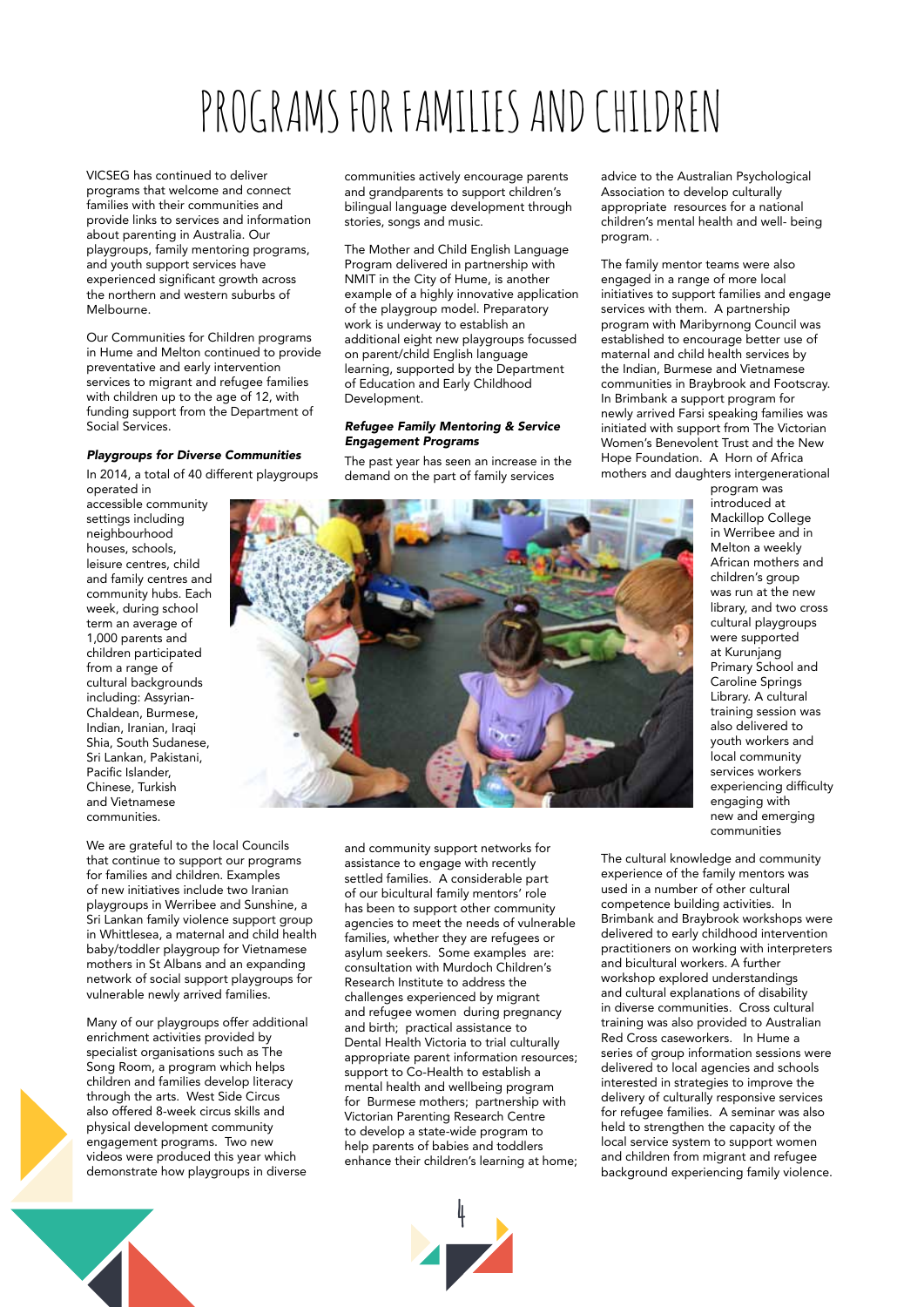# PROGRAMS FOR YOUNG PEOPLE AND THEIR FAMILIES

VICSEG has facilitated programs for young people of migrant and refugee backgrounds for more than 15 years. The primary focus of our youth work is towards more structured activities that encourage creative expression and provide mentoring and practical support to help young people remain actively engaged with sport, education and pathways that lead to vocational training and employment. Wherever possible this work with young people is integrated with the other programs we deliver to families and communities. A wonderful example of this holistic approach was the family excursion held at the Werribee Zoo during the Easter School holidays. It was attended by 250 adults, children and young people from the Melton and Wyndham South Sudanese Communities. Everyone had a great day.

# *Education & Pathways Support*

The Melton Sudanese Student Engagement and Scholarship program has been a great success in its first year, with all 20 participants from five secondary schools achieving the goals they had set themselves regarding their schooling. In addition to the schools and students themselves, the program has involved youth work students from Victoria University as mentors, local agencies like Youth

Now, a number of Melton City Council services and the local South Sudanese community. Ten philanthropic trusts have contributed to the funding, along with contributions from state and local governments. A productive partnership! Preliminary work is underway to establish a similar program in Wyndham commencing term one 2015, using establishment funds provided by the Victorian Office of Multicultural Affairs and Citizenship.

Other programs to support students continuing at school or taking up pathways to training and employment include a soccer scholarship program for refugee students at the Mt Alexander Secondary College, in partnership with the Moonee Valley School Focussed Youth Service; a partnership with Collingwood Football Club and Headspace, supported by the Inner North Community Foundation that provides pathways to employment and career opportunities within the sporting industry; a program offering individual and class room support at the Braybrook Secondary College to assist refugee students through their transition from the Western English Language School into mainstream secondary school.

#### *Youth Justice*

VICSEG supports young people in the youth justice system to remain connected with their family, faith and community. As part of a Youth Justice Community Social Services consortium headed by Jesuit Social Services, our youth team provides intense casework support to young Muslim men of African background whilst in youth custody and on parole. This includes regular visits to the youth custody centres, support to families, assistance accessing housing, education and/ or employment, drug and alcohol treatment, living skills and any other supports required.

In addition to this individual support work, Youth Justice community education workshops were again held this year, this time in Melton. The youth team also helped plan and present a legal aid/sexual legislation forum in partnership with the Salvation Army. The purpose of the forum was to educate workers, community leaders and university students on the legal rights for young people, age of consent and the legal implications of sexting.

#### *Community Arts*

The arts are an excellent medium for encouraging cross-cultural communication among young people. A number of multimedia projects were undertaken by the youth team. Highlights include Krinkle Max funded by the Inner North Community Foundation which brought together a diverse group of young people. The project was supported by Youth Worx and resulted in an exhibition of photographs, video and audio recordings that provide an insight into how young refugees see the world.

During Reconciliation Week our youth team also co-sponsored the XKultural Fusion Youth Art Exhibition at the Blak Dot Gallery in Brunswick showcasing the work of twelve teenagers from diverse cultural and Indigenous backgrounds. Another initiative undertaken with Moreland Youth Services was a cyber-safety program for young refugee background people. It was designed to promote personal safety when on-line. The participants created a mural, which has become a permanent fixture at the Oxygen Youth Centre.

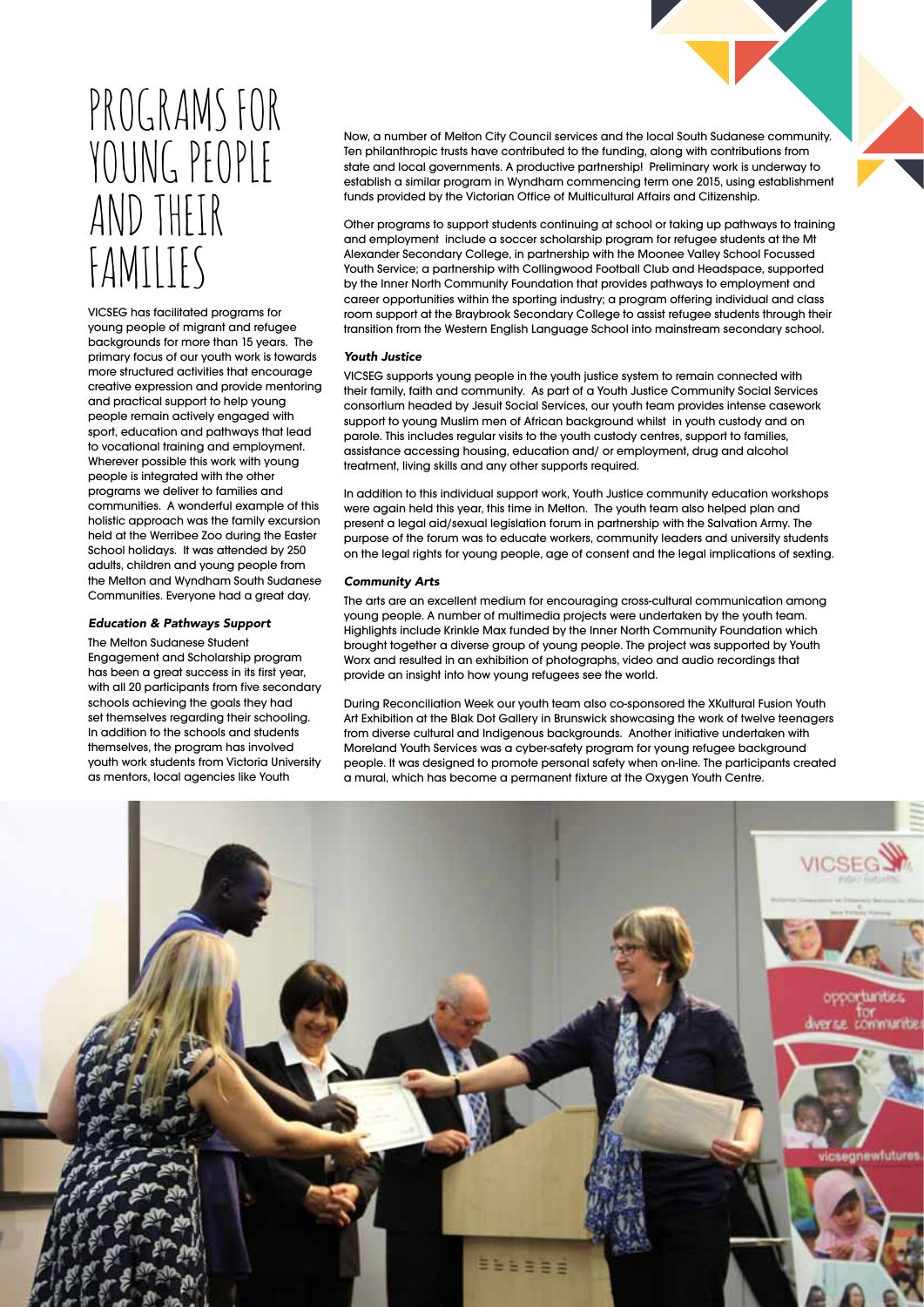# New Futures Family Day Care



In its second year of operation New Futures Family Day Care has expanded dramatically. From a service of nine educators caring for 47 children, it has grown to 41 educators and 234 children – on track to achieve the service licence of 60 educators by July 1st 2015. Twelve educators from the west joined us midyear, when Maribyrnong Council withdrew from providing Family Day Care.

The service is a very multicultural one, with educators and service staff from almost 20 different backgrounds. This diversity reflects the purposes for which the New Futures FDC was established: to model high quality, culturally responsive early education and care to recently-settled migrant and refugee families and to provide a career option for our New Futures Training graduates. Five educators were nominated by their families and recognised for their work in the spring edition of JIGSAW, The National Family Day Care publication.

As a not for profit service, New Futures FDC has to keep administrative fees low for educators/ parents and be able to support access to training, professional development, networking and other activities at no additional cost. Monthly network activities are organized out of the VICSEG New Futures regional centres and all educators are able to access free first aid, asthma and anaphylaxis sessions at New Futures Training as required.

During Children's Week, educators, staff, parents and children in each of the four service locations: Werribee, Epping, Braybrook and Coburg, joined together in local parks for games and sausage sizzles to meet as a group and celebrate New Futures FDC. It was also a chance to discuss any issues and ideas that could feed into planning for 2015.



# CULTURAL COMPETENCE TRAINING

Culturally Competent Practice with Vulnerable Families is an interactive training program for professionals working with families, children and young people. Delivered by a lead trainer with guest speakers from diverse cultural, religious and language groups, this program is focussed on building awareness, knowledge and personal confidence in responding to the service needs of vulnerable families from culturally diverse communities.

The training package was designed in response to an extensive training needs analysis that VICSEG undertook with child and family services practitioners in the north and west of Melbourne in 2012/13. The framework for the package was developed by leading cross-cultural consulting agency Diverse Werks and launched at last year's AGM. Since its roll out in May, more than 300 professionals have undertaken the two day training course, with very positive feedback.

Considerable resources have been allocated towards the evaluation of each training session and the ongoing review, development and customisation of content and training materials VICSEG is working closely with our industry partner, The Centre for Excellence in Child and Family Welfare to develop a marketing and communication strategy for 2015.

Information about upcoming training sessions is available on the VICSEG website.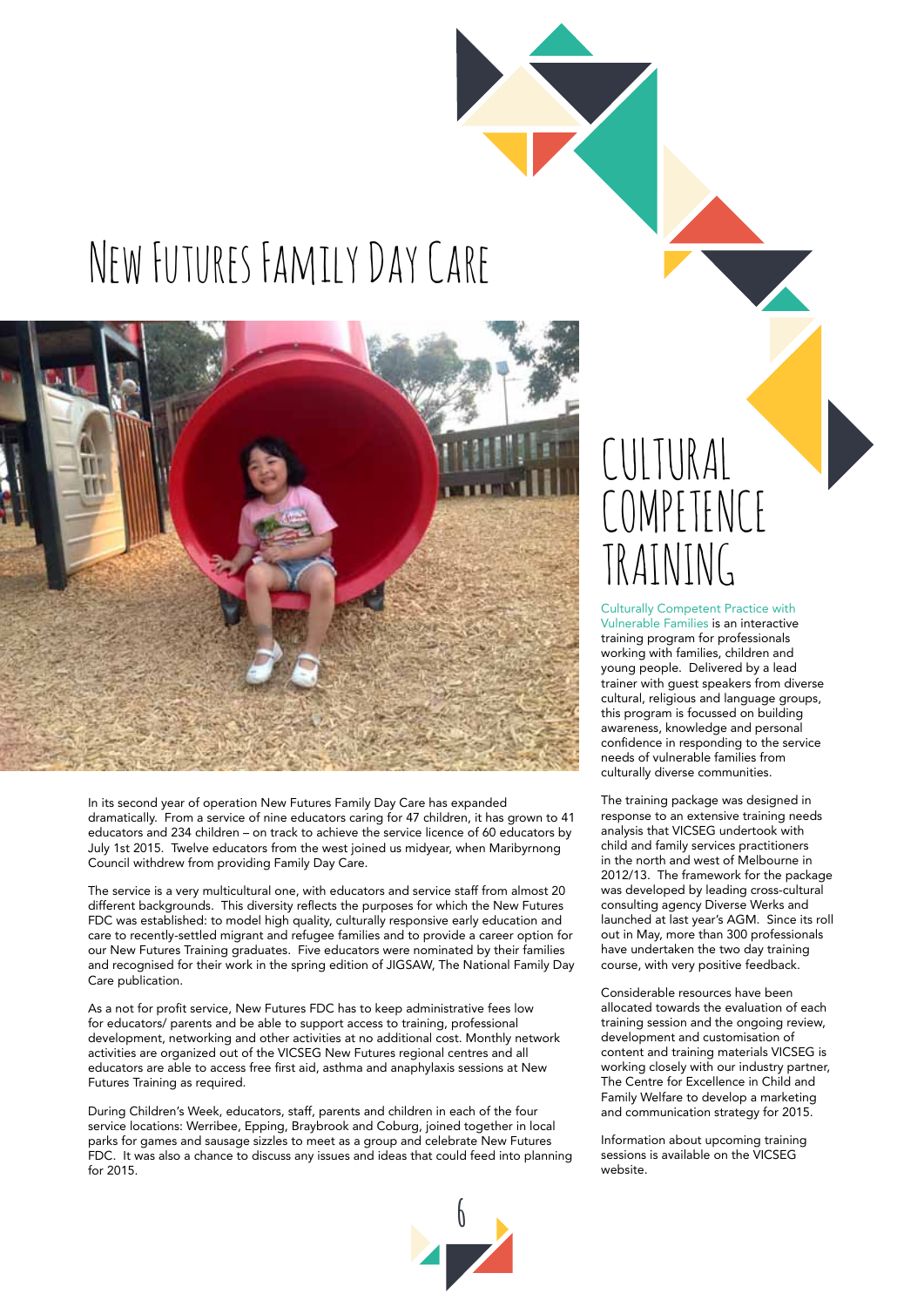### Executive Director John Zika

# FINANCE

Ralph Gray *Finance Manager* Harinder Mann *Accountant* Ellen Dimitrijevic *Senior Bookkeeper* Chanaka Rupasinghe Accounts Officer Lumina Fernando Payroll Officer

# HUMAN RESOURCES & **COMMUNICATIONS**

Joe Pennisi *Human Resources Manager* Angela Donato *HR Administrative Assistant* Kate Sandford *Special Projects Manager* Kimalee Reid *Communications Manager* Sheena Colquhoun *Resource & Design* Rabia Ali *Public Relations*

# FACILITIES & MAINTENANCE

Michael Rankin *Unit Manager* Gopal Kumar Shah Bhupinder Singh Mohamed Dualle Manam De Silva

# NEW FUTURES TRAINING MANAGEMENT AND **COORDINATION**

Maree Raftis *General Manager* Caspar Zika *Operations Manager* Gen Pranatio *Assistant Operations Manager* Michelle Lynn *Manager: Braybrook Campus* Shailja Sharma *Manager: Epping Campus* Surajika De Silva *Aged Care Coordinator*

# **COMPLIANCE**

Pamela Edwards *Compliance Manager* Sara Jahanshiri Klaudia Krysztofek Fawad Usmani Niranthary (Nira) Mahendra

# IT & STUDENT DATA BASE Jaya Panthi *Electronic Records Manager*

Naima Hussein *Student Data Base Coordinator*

#### STUDENT WELFARE & SUPPORT Simran Udas

*Student Welfare Coordinator* Bandana Thapa Harinder Kaur Sajana Shrestha

# CURRICULUM DEVELOPMENT STUDENT RECORDS & MANAGEMENT

Sally Beaumont *Coordinator, Curriculum & Teaching Quality* Renee Jacobson *Curriculum Developer* Kiran Shah *Education Program* 

*Administrator*

#### TRAINING AND ASSESSING Ana Paula Bilezikjian

Nermine Boulos Elham Jahanshiri Hanadi Ahmed Lina Slape Muryam Ajmal Monica Chai Fitzpatrick Riccarda Zammit Lara Nabbout Judith Baltus Anusha Jayasinghe Sanela Colo Debby Roberts Sabrina Mohideen Cara McCumber Fritzie Marmita Vina Aditi Ghosh Janine Iannello Asma Mohamed Karen Buot Asra Shah Khan Lee Tan Isabella (Bella) Furnari Sovannara Suth Mohammad Mehdi Salaran Stella Jose Joe Clancy Carolyn Darcy James O'Brien Molly Bryson Jennifer Megan Miller Milos Zika Trudi Morris

### STUDENT ADMINISTRATION SERVICES

Andrew Slape *Team Leader* Christina Rangan Morwynne Carlow Manori Perera Wendy Hickling Ana Rico Castaneda Pushpa Dolamullage Imola Giusti Thushari Jayasekera Nicole Weening Ibrahim Shah Khan Jayanti Gupta Brandon Lynn Arlene Advincula Jayani Jayasuriya Mandeep Kaur Jagjit Singh Ruqiyo Hussein Dilrukshi Balasuriya Anna Lee Priovolous Livi Clancy Lina Nabbout Parveen Usmani Maha Matak Peter Giliana Babita Chhibber

Gyanendra Thapa *Team Leader* Buddhak Baniya Davinder (Prince) Nandha

# OCCASIONAL CHILDCARE **CENTRES**

*Coordination:* Shiralee Ayres Nagwa Boles Chandeepti Mukat Rebekah Grundy

*Staff:* Ahlam Saad Natalee Ayres Ritu Chopra Komal Preet Kaur Filiz Domenz Rania Hamoui Mika Yamasaki

### NEW FUTURES FAMILY DAY CARE SERVICE

Pola Nadas *Program Manager* Elizabeth Mein Carolyn Affleck Zina Salman Lulu De Rose Hong Dinh Victoria Jones Cam Van Dao Melissa Taranto

#### VICSEG COMMUNITY PROGRAMS

Janet Elefsiniotis *Programs Manager* Judith Gray *Partnership & Service Development* Colleen Turner *Programs Coordinator (West)* Jacqueline McWilliam *Programs Coordinator (Inner West)* Suzy Pinchen *Programs Coordinator (North)* Jeanette Hourani *Playgroups Coordinator (North)* Surmeli Aydogan *Playgroups Coordinator (West)* Karen Diacono *Wyndham Programs Administrator* Abraham Jongroor *Melton Programs Coordinator* Uzay Ceylan *Special Programs* Ebony Simon Office Coordinator Sayanti Bhatta *Bi-Cultural Playgroup Facilitator* Karen Thomson *Wyndham Programs Coordinator (res)* Kathryn Gor *Cross Cultural Trainer*

Nina Springle *Cross Cultural Trainer*

### FAMILY MENTORS

Anyieth Maan Maria Toma Chamindri Karunarathne Maria Tuua Duom Kunjok Rehab Ayoubi Durba Dhiman Sheher Kurucu Fatemeh Sobhani Thi Diem Nguyen Junthip (Waan) Tardif Masoomeh Jahanbakhsh

# PLAYGROUP LEADERS &

**STAFF** Amandeep Amandeep Shabnam Daliri Ashay Baget Suzan Yaman Aylin Aras-Yardakul Tiai Paulo Harjinder Kaur Kamboj Wen Ting Sun Isha Mohammed Za Tuah Ngur Jocelyn Clare Ninweh Younan Monica Kanbang Jacklin Shamoon Bahire Karatas Shameran Benyamin Bushra Shamoon Wadad Hassoun Evelina Levae Ghada Ibrahim Grace Elikana Songul Keles Linda Younan Marini Peiris Nebiat Ogbamicael Aysel Kilinc Nhung Nguyen Jennie Bakes Salma Toma Ni Can Van Uk

# YOUTH PROGRAMS

Sue Paten *Team Leader* Yousif Mohamed *Youth Community Development* Mulugeta Abebe *Youth Justice Caseworker* Paula Forrester *Youth Projects Worker* Peter Makuei *Youth Projects Worker*